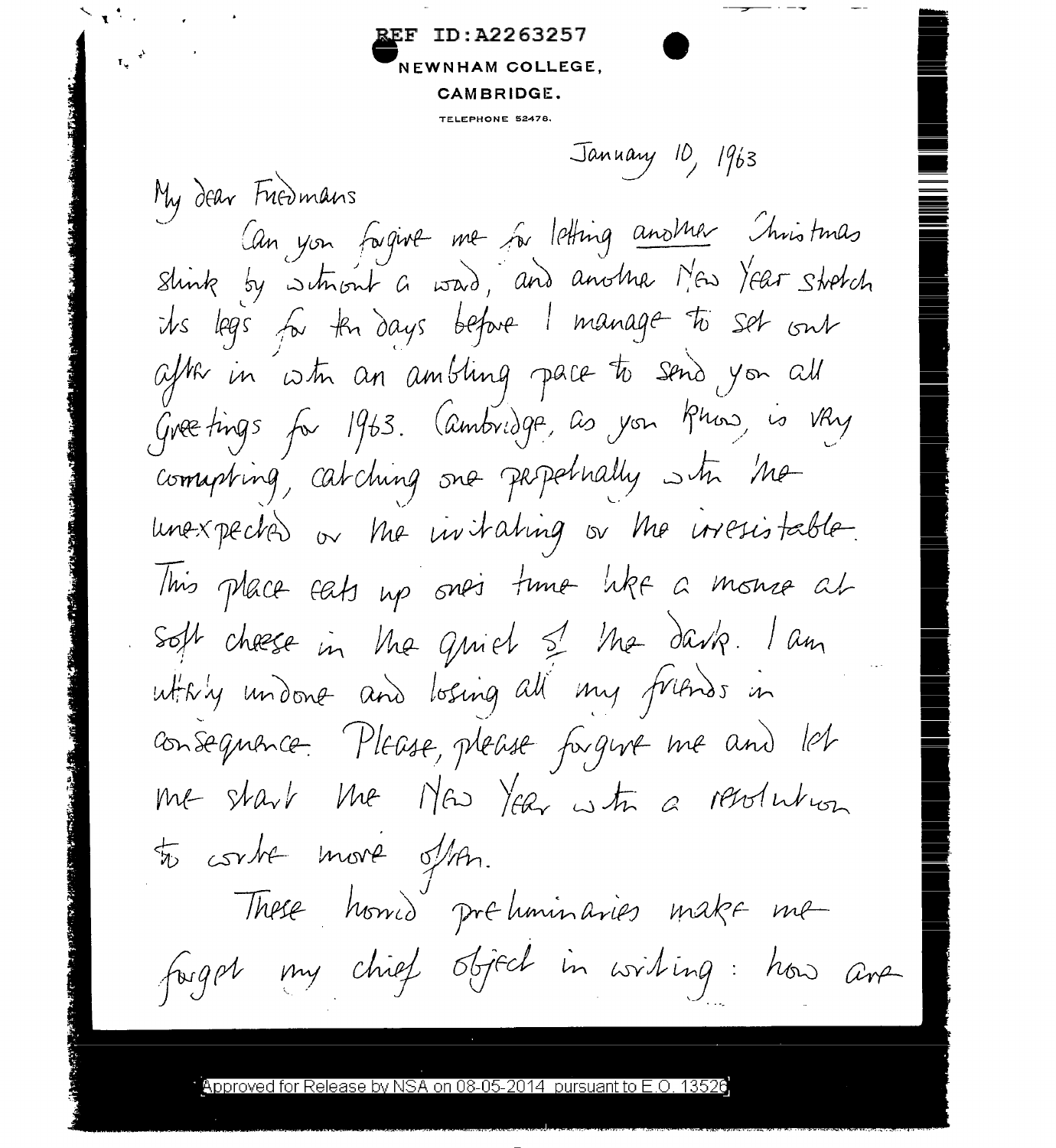yon both ? How is incorrent and the Nayan. problem? I feel years out of touch. Did I write to you last year? Last Year was GHASTLY. But Exciting too because I had the whole of the Sunti Mureum to look after by myself the Director having Suddenly left under a cloud. It was a really Vaxing experience: I lost sagnt and gamed knowlinge daily. Ander Ethilading in rehospect. Mas I am back in Cambridge str a 3 year Research Fellowship at Massinam: it is Supposed to provide a restful opportunity for research. I am to compile a fat and Endre tome. But alas Mis mey be Meany abone. In practice I TEACH for the new taculty of Fine Arts and an groing some lectures, am a University Examine in AM History and the Pradector

 $117$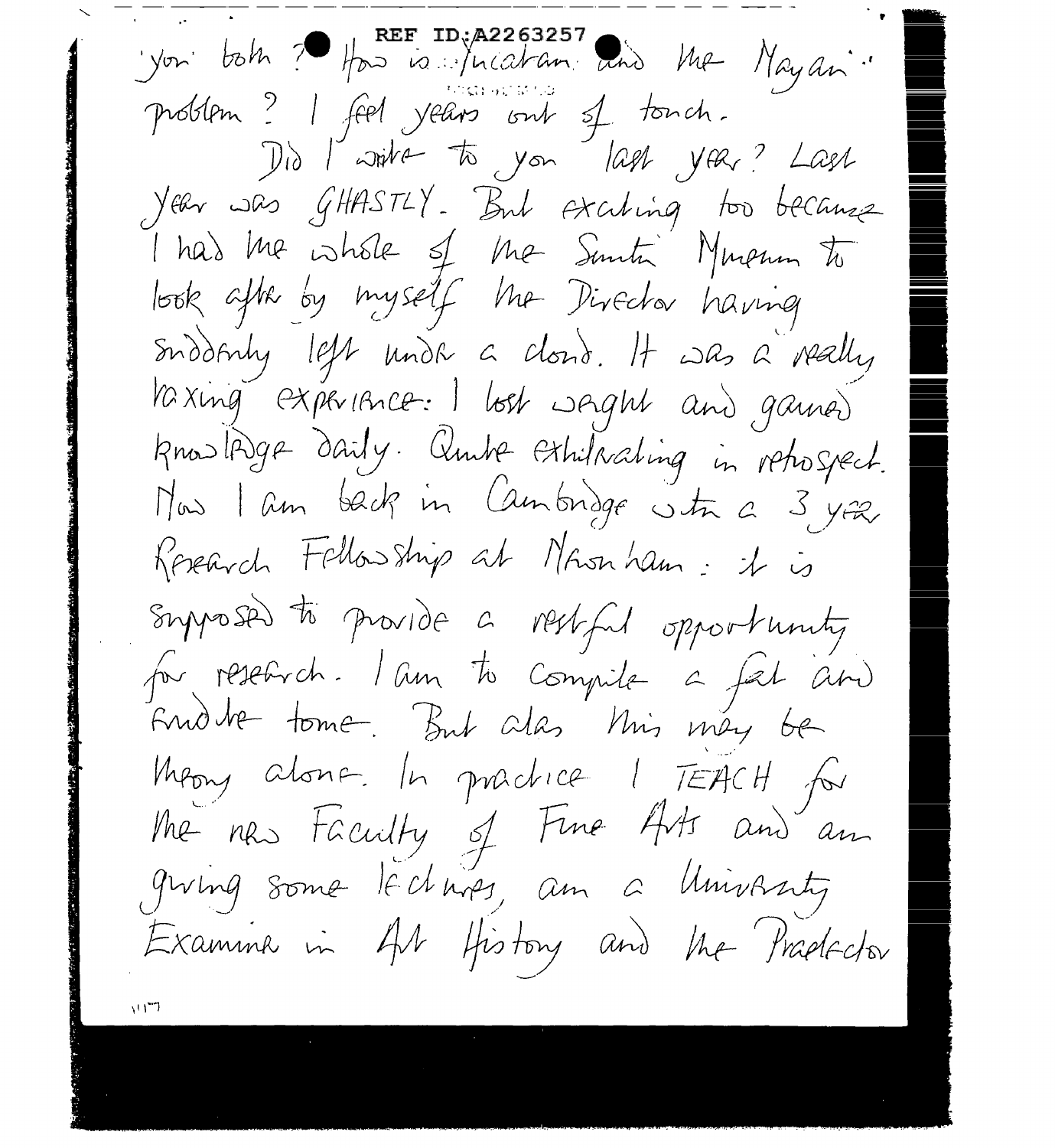4 my College EF TD: 22263257 vather fun doing all this became I feel Streptis in the University again at one fell swoop - and all from the unaccust omer side of the fence! Even being Praelector is jolly as it is the job most reddlant with tradit von. I have to draw in all my flepping black and sinte academic striff - morte board and black boots in chided - and process to the Senate House Every second Saturday in them to present candidates for degrees -all in Latin Speechers. Aintre an Eye-full s' University.<br>One Ming I have been long Saving to Stro to you is some secret CODE It is in a manuscript by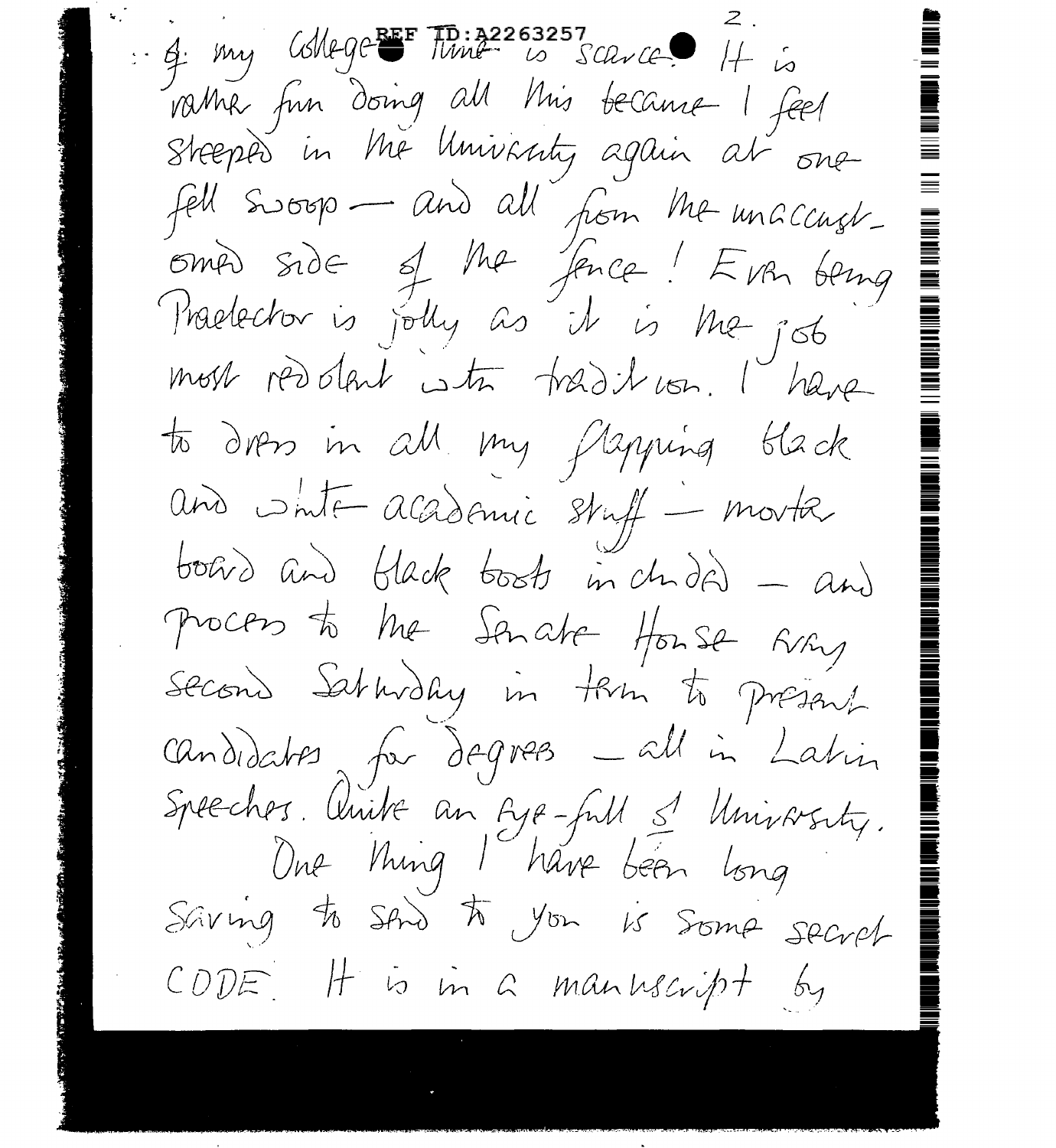Sis Anthony Van Mick Dinco have been. helping Michael Jafé to Ash for years. Il tis now almost done but this homed code problem remains un solved. It would be lovely if you could tell us what I says. The manuscript is main by formulae for elching etc. or remedier for<br>aid ments - so far it has been suggested mat the bits in code are subs a cure for venireal disease (!) or a super-secret why I making elching ground. I am Stroing a Fleminh transcription and an English translation. If it is too much of an imposition please don't heartable to send the whole lot sack. I enclose Some American stamps - please dont be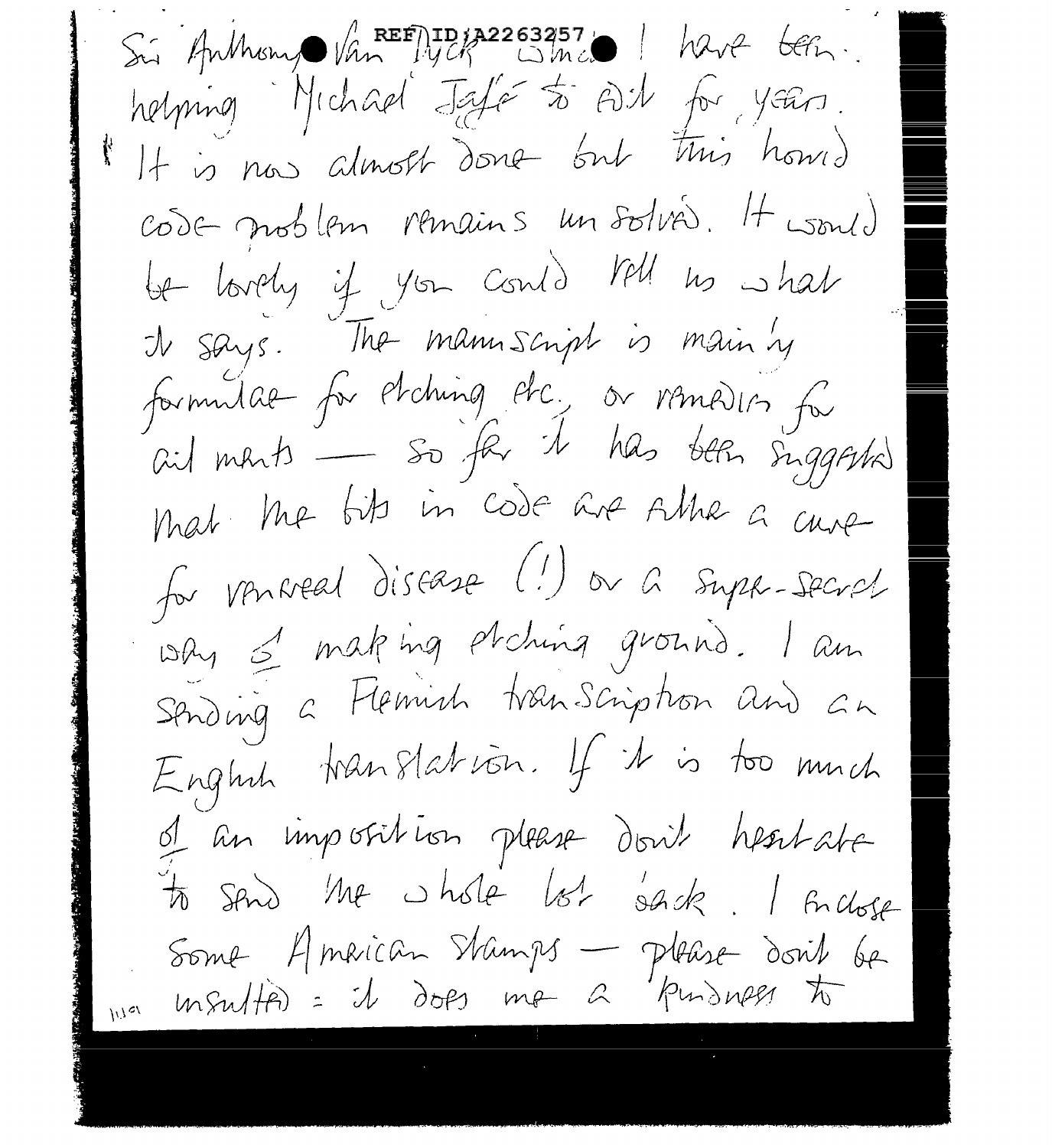**REF ID:A2263257** to permone Vhem from my wallet - where MAY are some times a searisome delusion. The only sits of code are in Sections 26 and 27. I have (needlessly) undanned them in red. The singst is VRY legible in the manuscript and as FOR THE 1 Me 1 mind has been MAN Det Windows Entre 1904 seen checken by The archivist in the Rubens House in Antiskp- If you can pour you great experience and sagacity prot only Michael Jaffe and I fout also systems one interested in Van Nyck will de grafehal  $\star$ , you - beyond measure. And  $\leq$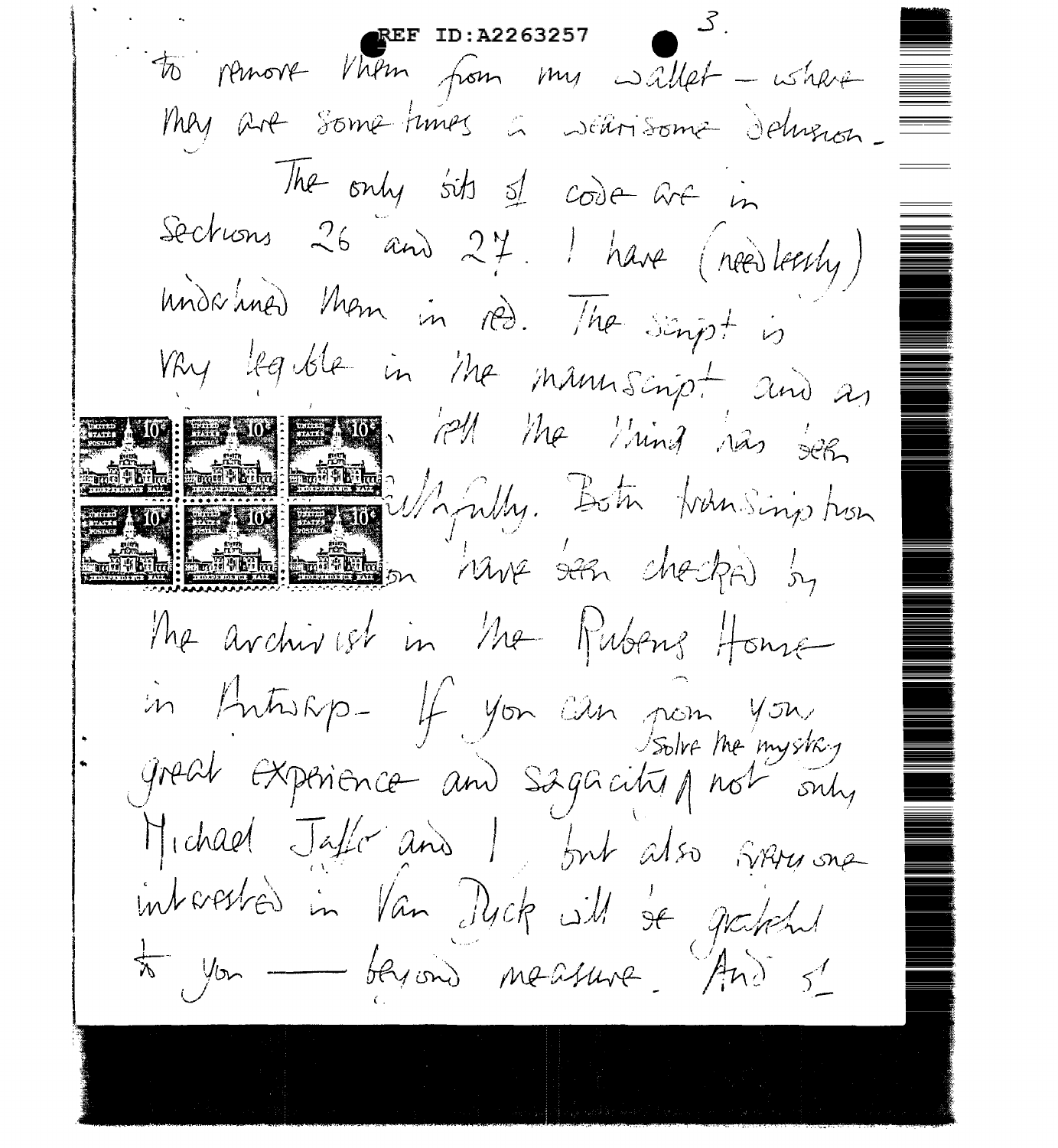REF ID: A2263257 to permove Vhem from my sallet - where they are sometimes a NEarisone delugion. The only oits of code are in Sections 26 and 27. I have (needlessly) undanned them in red. The dimpt is Why leg ble in the namscript and as . In as I can fell the thing nas been ... Wanscribed allhfully. Both transcription and translation have seen checked by The avanivist in the fibers four in Antiskp- If you can now you great experience and sagacitien not only Michael Jaffe and I, but also systems interested in Van Duck will be granted to you beyond measure. And s'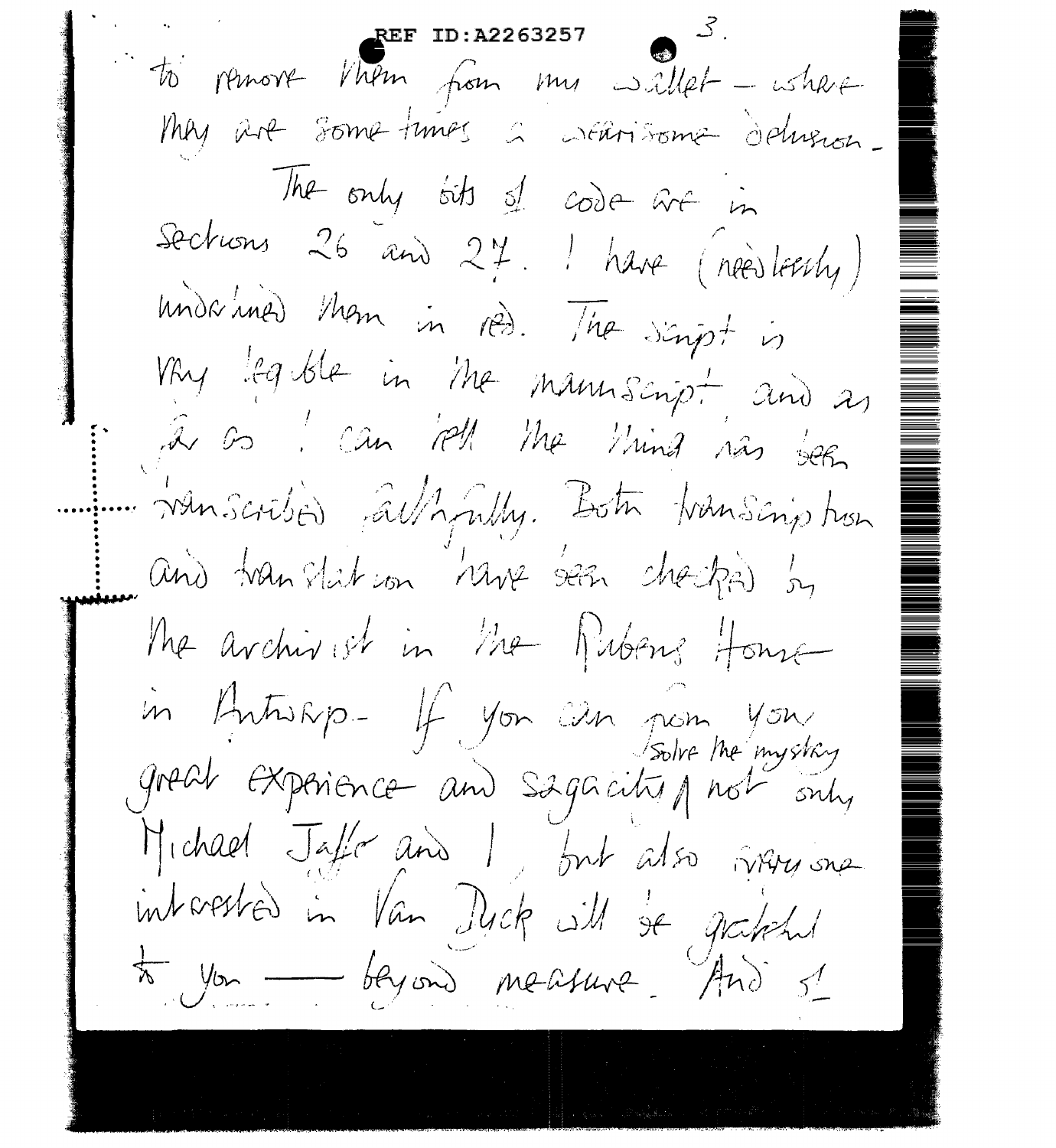$Covysk$  )  $|clogy|$  REF ID: A2263257 able to site such authorities as von. If alas, you have no leisure or incluination to look at the thing could You Dechaps recomend someone in England who might se able to help? Mr M Mis is rather a posterone New fac, greeting, and perhaps of the ond I onght as much to appliquer as Sind my over. I hope that you both Enjoy your health and happin as Whom ghout  $1/6.3$ . With Every best wish and love from Pat (Milhe Hoisonom) is in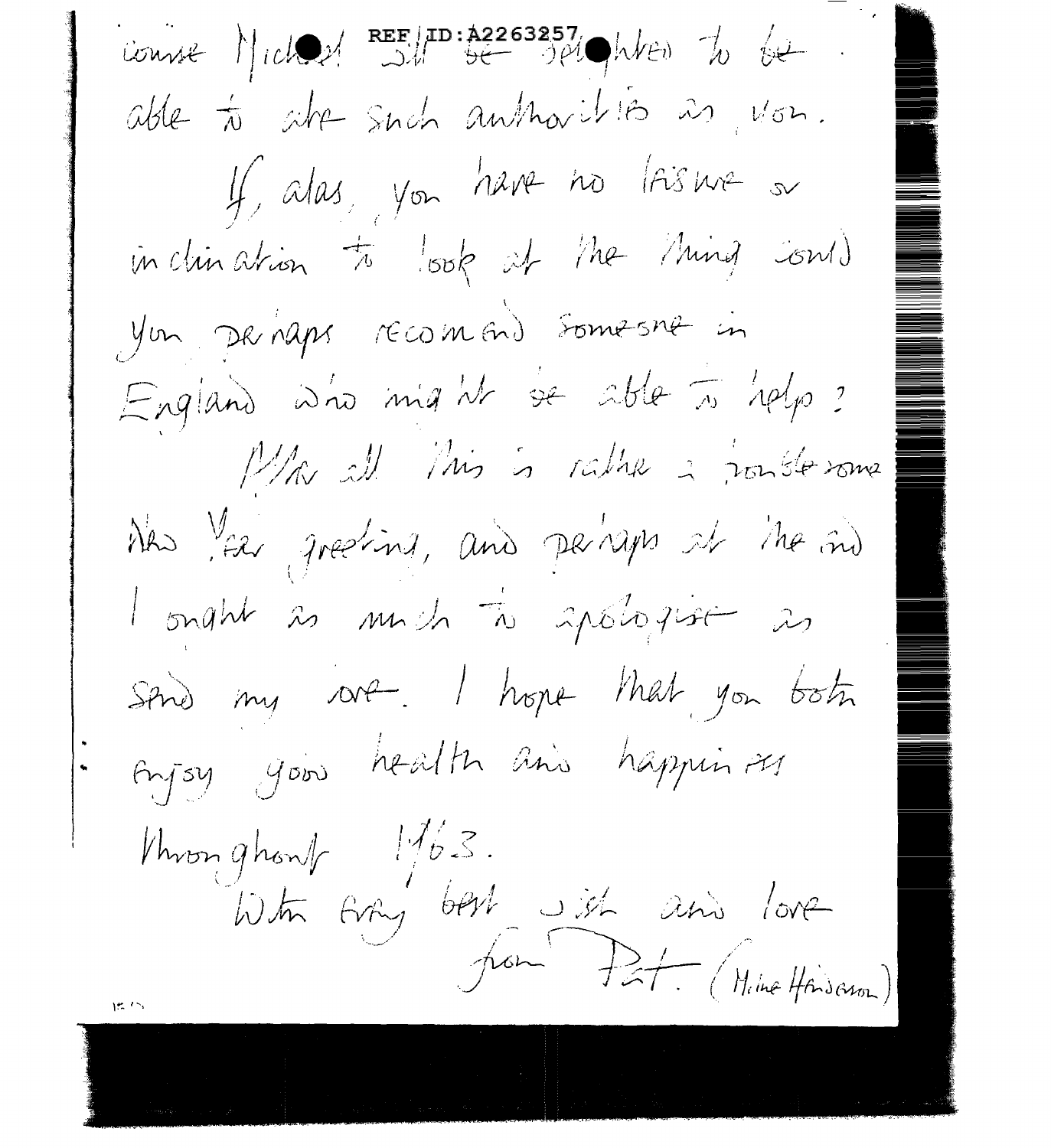

j

j

j

j

j

j

j

j

j

j

j

j

j

j

j

j

j

j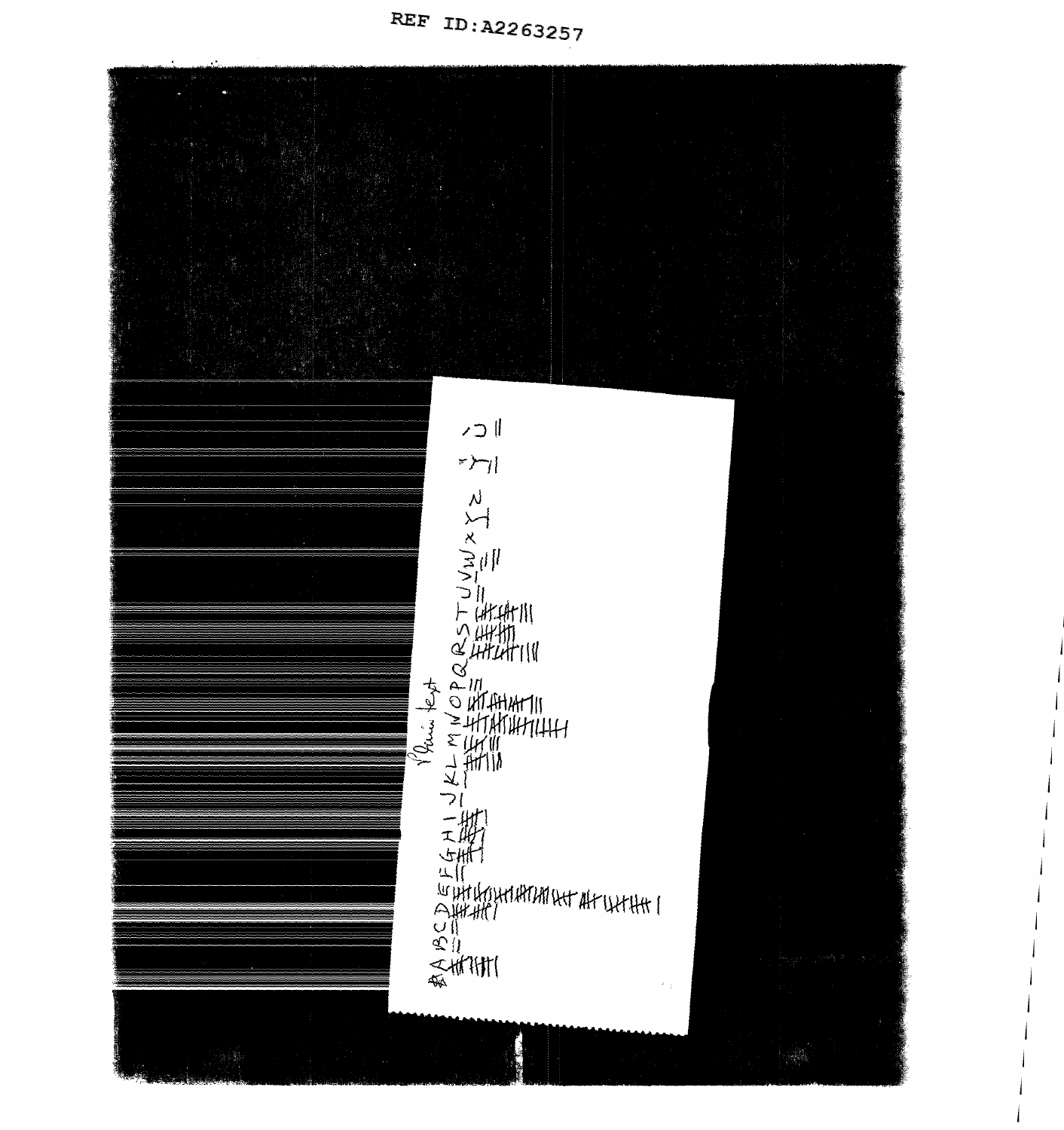latse in wyn wieden ende mackt daer mede de meswollen ogen nat; dese remedie sy altemael uut eenen Holansen auteur gjenomen uut Hipocrates.

NING DIE TE TE TE NEW PRODUCTION OF THE PERSON WERE

- $25 -$ Heel goy remede vor den rooden loop oft root melisoen. Nempt gebranden hertshoren in roosenwater oft weeghbree ; water gewassen ende een dragme oft ander half met wij ingenomen daer een daer een [sic] weynich dragants in geweyckt heeft is een experte medecth als nen die tweemaels des tnachs in nempt des*rheltcken* oock een dramme reusel van eenen jongen haese met wyn innempt.
- 26. Om een qbhu weder soo x t s te maken als een. I m t x z x. 5 verso wm sauxb. nempt ax f w x t c d . n t w x t s b q f ù . vmmcxt.ende.zmbcwxtcsbgfn.vanelckx even vel capse wel cleyn als ghy daer nu 2 hants vollen af hebt soo nempt een pont . a x f  $\frac{1}{2}$  m " x b . smilt se ende doetter het ûorschreuen in, lat se dan te samen sieden sachtiens een halfür lanck doer naer soo druckt het doer eenen dock en bestryckt hier mede.
	- 27. Item nempt. s m k x b b n m u. latet in put waeter smilten ende lecht er dit met een dockxken on ende men salt somtetts verdersen.
	- Om een neker parmicrken te maeken met een seer goedt coleur  $2^{\Omega}$ . om op te teekenen met svert kryt, potloot, inckt oft iet anders dat v belieft, soo neept serruys ende mengelt dit met int ende vryft dit samen wel fyn ende doeter soo veel oft luttel int by tot datthet v dunckt bruyn ghenoch te wesen oft nempt swert crit en goet hier in plaet vanden int hier mede bstryckt v pampier deur met een sponsi.

Om te etsen ghy sult nemen cen ons witen was ende onder 6 recto half ons as altum ende een queertien reusen herdtft ende een half ons terrementyn dat eerst sûlt den ansaltûm cleyn brecken ende in eenen serden pot oft panneken te smilter setten: respolten meyndem sult daer by doen den witten was oock mesmolten den reusen herft cleyn meatooten sevnde met den termentyn daer te samen ingedaen enne oock lasten smilten maer en mach niet nen berren oft te heet worden, roerret altyt om met een houten utockxken usn sûlt den grondt altemael in cout water giten ende wel doorcneden want by anders niet wel menwelen en sou. Daer naer drocht hem af ende set hem weder in het selve panneken te smilten. dan noch een weynich gesoden he bende sult hem door een suyver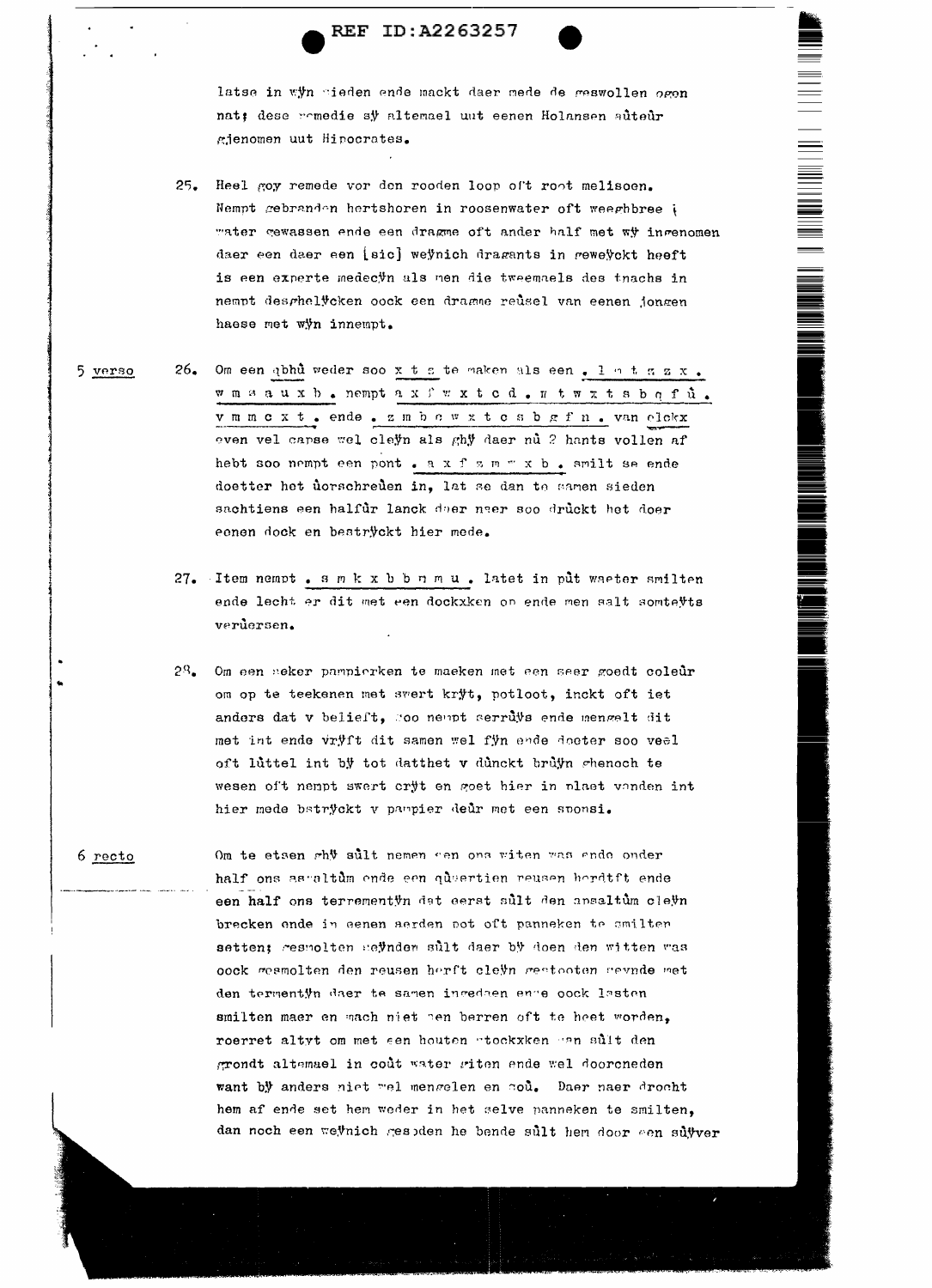22. Remedy for badly swollen eyes after purging and making a plaster: take endive and a pinch of dandelion in equal ammounts. Squeeze the juice and mix with a white of egg abd and a little oil of roses; soak a small piece of cloth in it and put it on your eye at night. Idem: take boiled lentils, pour off the liquid; mix it with a little rose-water and use it in the above manner. take an ounce each of lentils, pomegranate peel and rose. sumach [8], pound these together and make a poultice by adding rose-water. Moisten your eyes frequently with distilled rose-mater or with well water in which sugar has been boiled; or take even quantities of dandelion, of the rose paste described above, and of lentils. Idem: take prepared sarcocolla [9] and pound it in juice of aloe, and smooth it on the eyes; it is very good. But should these swollen eyes once take cold you must stop and should purge again, and use stronger things for external application: so take an ounce af each of white wine and rose-water, a drachm oach of aloes and saffron; wash the eye-lids with this mixture; take three ounces each of water in which sumach was boiled, rose-water, white winestone; a drachm each of vitriol, verdigris, burnt aloes; use as a cold wash, but this is somewhat perilous.

NA MARINA NA MARINA NA MARINA NA MARINA NA MARAKA NA MARAKA NA MARAKA NA MARINA NA MARINA NA MARINA NA MARINA N<br>Marina na marina na marina na marina na marina na marina na marina na marina na marina na marina na marina na

- 23. Another way: take a well beaten white of egg mixed with rose-water or with oil of reses; smear frequently with this until it is dry.
- If the swelling breaks out or becomes inflamed take a h  $24$ beaton white of egg, mix it with rose-water or oil of roses and apply it [to the swelling] as often as it is dry. Two or three days later take a small bag of cammomile flowers; let it boil in wine, and moisten the swollen eyes with it. All these remedies are taken from a Dutch author based on Hinocrates.
- Excellent remedy for red diarphoea or bloody flux: burnt  $25.$ hartshorn washed in rose-" ter or in plantain water taken in one and a half drachms of whey in which a little boxthorn [10] has been soaked: an expert medicine when taken twice a night, as well as a drachm of lard from a young hare taken with wine.
- 26. To make a q b h ù again like  $x \, t \, z_2$  also a. l m  $t \, z \, z \, x$ . wmsauxb.take equal quantities each of a x f w x t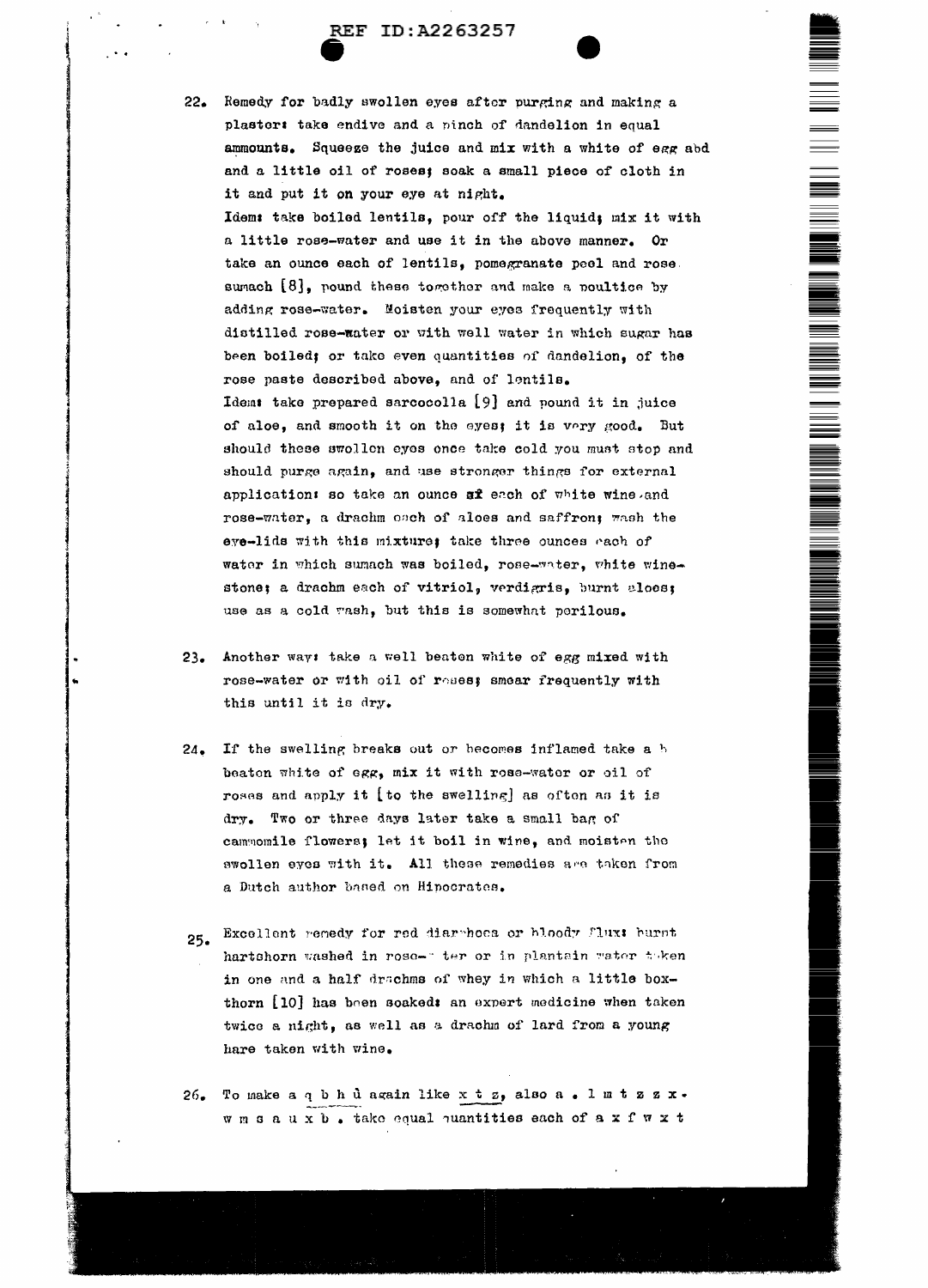

- 27. Idem: take smkxbbmmu let it melt in well water and put it on with a small cloth which one should change from time to time.
- $28.$ To prepare a reliable paper excallently coloured for drawing with black chalk, pencil, ink or anything else you should wish, take ceruse [11], mix it very fine with ink and rub together; put in as much or as little ink as is necessary to make it brown enough; or instead of ink take black chalk and good beer and drench your paper with a sponge.

To make an etching: you should take an ounce of white wax and one and a half ounces of asphaltum [12] and a quarter of resin, and half an ounce of turpentine; then break the asphaltum into small pieces and melt it in an earthenware jar or small pan; when melted add the white was which must also be melted, the resin pounded finely with the turpentine; let this also melt, but it must not burn or get too hot, stir it constantly with a small wooden stick; then pour it all out again into cold water and knead well, otherwise it will not mix properly. After that dry it and then melt it again in the same small pan; then after letting it boil for a while, pour it through a small piece of clean cloth, and let it drop into water again, and knead it, and make it into small pellules. If you want to prepare this for etching, heat the plate a little until the ground, which you spread with the above mentioned little pellule, begins to melt.

To prepare v rnish which is good for varnishing paintings: take two ounces of oil of turpentine to one ounce of turpentine: pour this into a glass flask and stir well over a small fire or in the sun. It should be Strasbourg turpentine. For an abcess on a tooth: take a well beaten wolk of eas, mut it in a small pot and put with it the equivalent of three powdered peppercorns, and three or four of the largest grains of [illegible: "saondt" ?] and three powdered sage leaves and